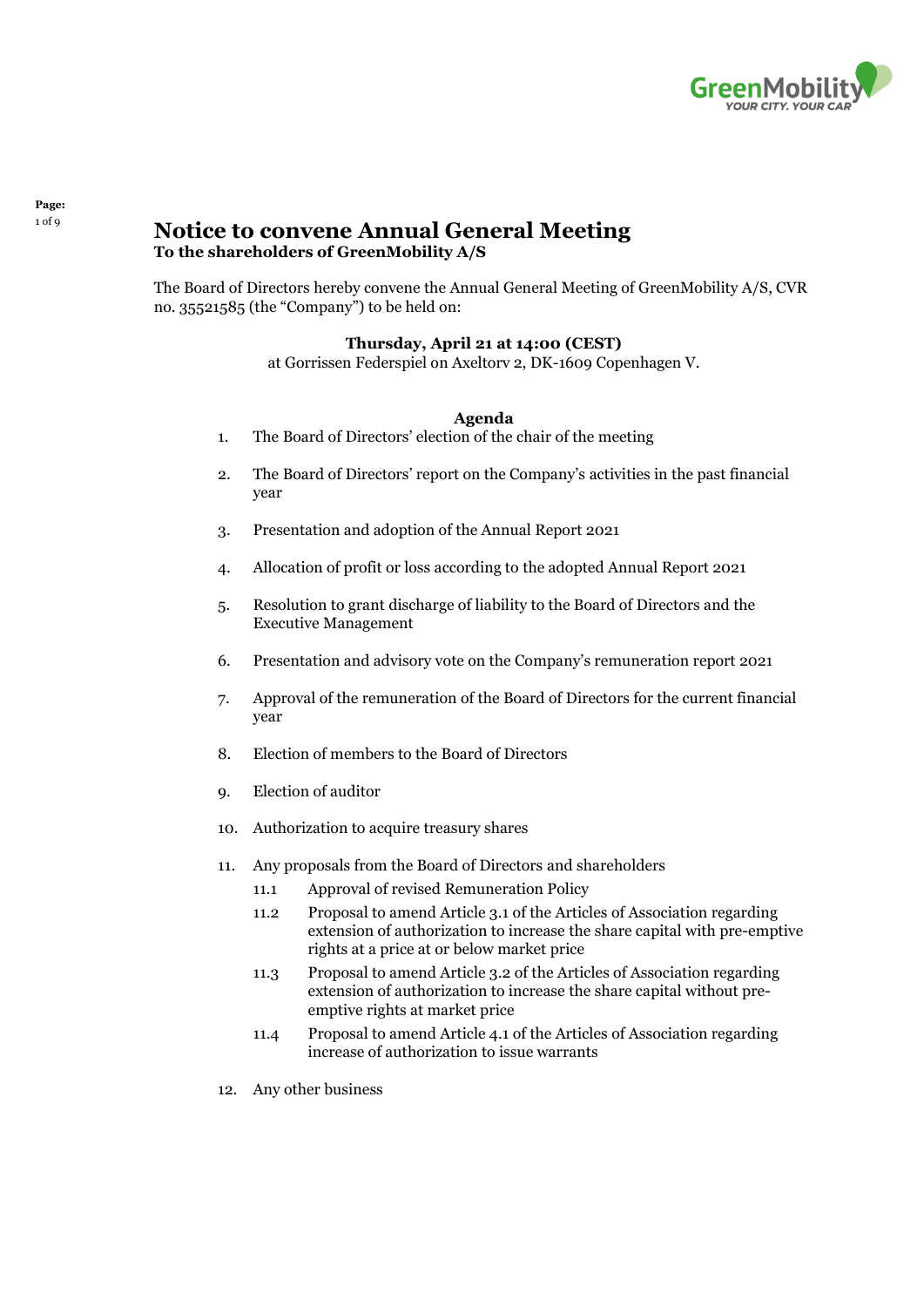

### **Items on the agenda, including complete proposals**

**Page:**  $2$  of  $9$ 

**Item [1:](#page-0-0) The Board of Directors' election of the chairman of the meeting**

The Board of Directors will elect the chairman of the Annual General Meeting.

# **Item [2:](#page-0-1) The Board of Directors' report on the Company's activities in the past financial year**

The Board of Directors proposes that the report on the Company's activities in 2021 is noted by the Annual General Meeting.

#### **Item [3](#page-0-2)**: **Presentation and approval of the Annual Report 2021**

The Board of Directors proposes that the Annual General Meeting adopts the Company's Annual Report 2021.

The Annual Report 2021 is available at the Company's website.

#### **Item [4](#page-0-3)**: **Allocation of profit or loss according to the adopted Annual Report 2021**

The Board of Directors proposes that no dividend is paid to the shareholders for the financial year 2021, and that the loss of DKK 59,721 thousand related to the financial year ending 31 December 2021 is carried forward.

# **Item [5](#page-0-4)**: **Resolution to grant discharge of liability to the Board of Directors and the Executive Management**

The Board of Directors proposes that the Annual General Meeting grants discharge of liability to the members of the Board of Directors and the Executive Management for any liabilities towards the Company in relation to the approved Annual Report 2021.

# **Item [6](#page-0-5): Presentation and advisory vote on the Company's Remuneration Report 2021**

The Company has prepared a Remuneration Report for 2021, which is presented to the Annual General Meeting for an advisory vote in accordance with the requirements of section 139b of the Danish Companies Act.

The Remuneration Report 2021 is available at the Company's website.

# **Item [7](#page-0-6)**: **Approval of the remuneration of the Board of Directors for the current financial year**

It is proposed that the Annual General Meeting approves the following remuneration to the Board of Directors for the remainder of 2022 and until the next Annual General Meeting:

- i) Members of the Board of directors may receive an annual base fee of DKK 150,000
- ii) The Chairman of the Board of Directors may in addition receive an annual supplementary fee of three times the annual base fee
- iii) Any Deputy Chairman of the Board of Directors may in addition receive an annual supplementary fee of one time the annual base fee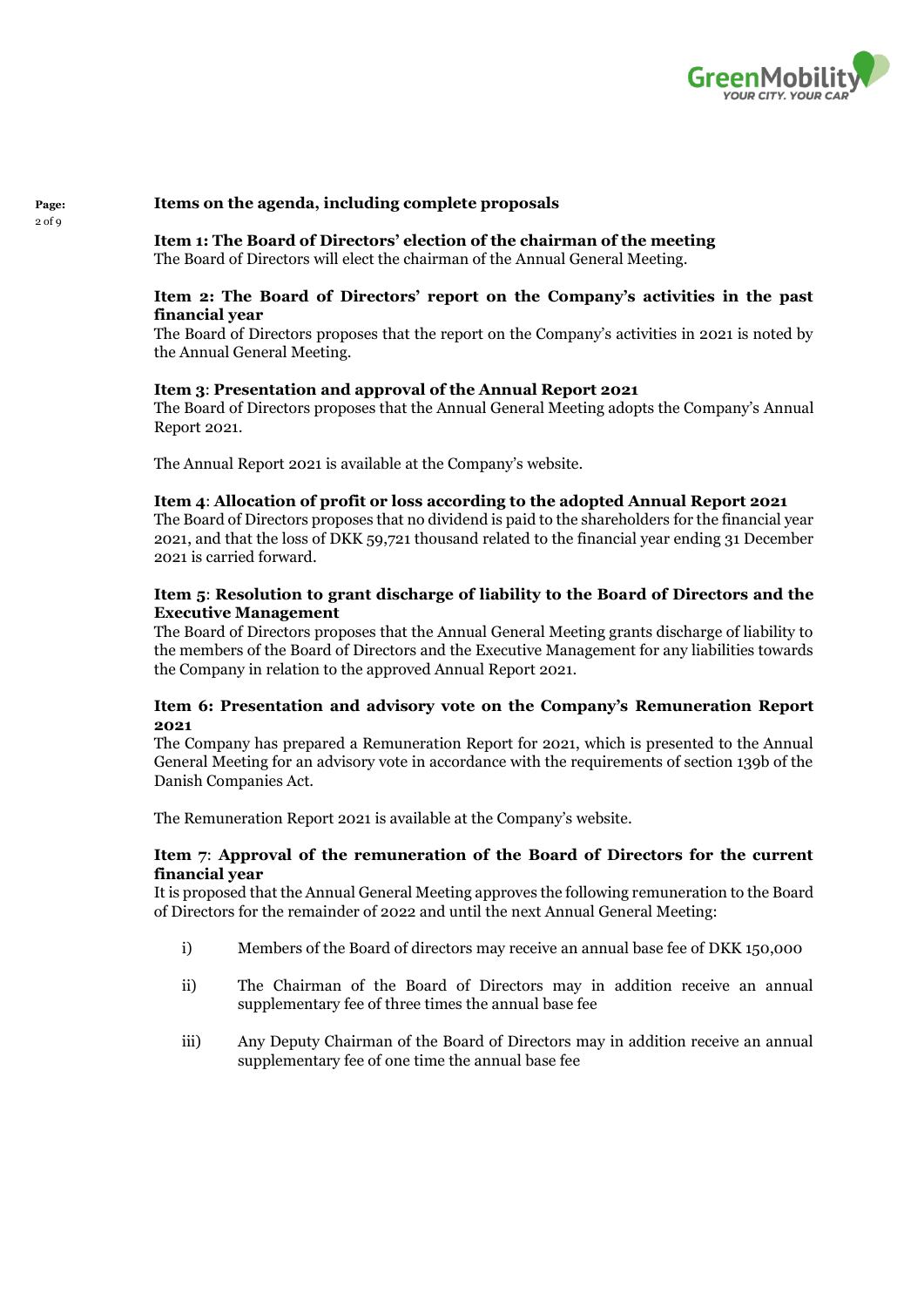

- iv) Members of the Audit Committee, the Remuneration and Nomination Committee and any other committee that may be established may receive an annual supplementary fee of 0.5 times the annual base fee
- v) The Chairman of the Audit Committee, the Remuneration and Nomination Committee and any other committee that may be established may receive an annual supplementary fee of one time the annual base fee.
- vi) In addition to the above mentioned remuneration the Company may choose to reimburse reasonable expenses of the members of the Board of Directors in connection with board meetings in accordance with the Remuneration Policy.

#### **Item [8](#page-0-7)**: **Election of members to the Board of Directors**

The Board of Directors proposes to re-elect all of its members, consequently re-election of Tue Østergaard, Claus Schønemann Juhl, Mie Levi Fenger, Jørn P. Jensen and Thomas Alsbjerg for a one-year term is proposed. Further, the Board of Directors proposes to elect Boel Rydennå-Swartling as a new member of the Board of Directors for a one-year term.

Please see Appendix 1 for a description of the nominated candidates' qualifications, including information on other management positions held by the nominated candidates.

The Board of Directors proposes election of the number of candidates, as proposed by the Board of Directors, no later than at the general meeting.

If the proposed candidates are elected it is expected that the Board of Directors will appoint Tue Østergaard as Chairman of the Board of Directors.

Further, it is expected that the Board of Directors establishes two standing committees; i) an Audit Committee with Tue Østergaard as Chairman and Jørn P. Jensen as an ordinary member, and ii) a Nomination and Remuneration Committee with Jørn P. Jensen as Chairman and Mie Levi Fenger as an ordinary member.

# **Item [9:](#page-0-8) Election of auditor**

In accordance with the Audit Committee's recommendation, the Board of Directors proposes reelection of Deloitte Statsautoriseret Revisionspartnerselskab as the Company's auditor. The Audit Committee's recommendation has not been influenced by third parties, nor has it been subject to any contractual obligations restricting the Annual General Meeting's choice of certain auditors or audit firms.

#### **Item [10](#page-0-9)**: **Authorization to acquire treasury shares**

The Board of Directors proposes that an authorization to the Board of Directors to acquire treasury shares in the period until 21 April 2027, on one or more occasions, with a total value of up to 10% of the Company's share capital from time to time, subject to the Company's holding of treasury shares after such acquisitions does not exceed 10% of the Company's share capital. The consideration may not deviate more than 10% from the official price quoted on Nasdaq Copenhagen at the date of the agreement or acquisition.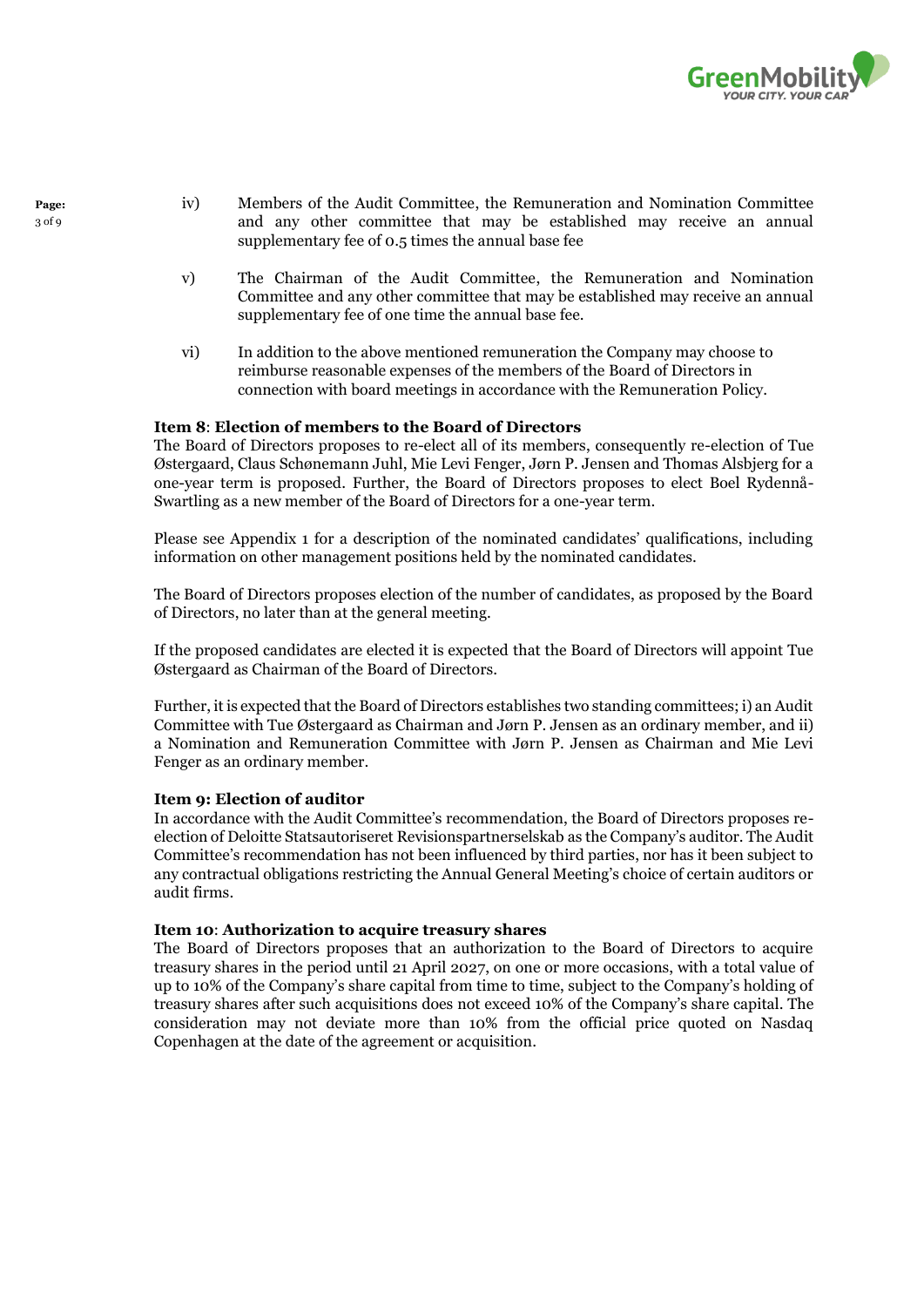

### **Item [11](#page-0-10)**: **Any proposals from the Board of Directors and shareholders**

### **11.1 Approval of revised Remuneration Policy**

The Board of Directors proposes that a revised Remuneration Policy for the Company be approved by the Annual General Meeting. The proposed changes to the Remuneration Report includes:

- i) Part 2, item 3 (Fixed fee structure to the Board of Directors): it is proposed to clarify the level of additional annual base fees for the Chairman and any Deputy Chairman, respectively, as a supplement to the annual base fee for ordinary members of the Board of Directors,
- ii) Part 2, item 4 (Variable remuneration to the Board of Directors): it is proposed to remove the possibility of share based incentive remuneration to the Board of Directors in line with the corporate governance recommendations,
- iii) Part 3, item 8 (Variable remuneration to the Executive Management): it is proposed to increase of the maximum cap for cash bonus level for the Executive Management from a maximum of 25% to 50% as this is considered market pratice,
- iv) Part 3, item 8 (Variable remuneration to the Executive Management): it is proposed that the vesting period of share based instruments will be minimum three years from time of grant in line with the corporate governance recommendations.
- v) Part 4, item 12 (D&O insurance): in line with recent market practice amongst Danish listed companies it is proposed to allow for indemnification of the Board of Directors and Executive Management if insurance coverage should prove insufficient.

The revised Remuneration Policy with proposed changes is attached as Appendix 2.

# **11.2 Proposal to amend Article 3.1 of the Articles of Association regarding extension of authorization to increase share capital with pre-emptive rights at a price at or below market price**

In order to have flexibility in achieving the Company's growth strategy as set out in the prospectus published by the Company in September 2021, the board of directors proposes that the current authorization to increase the Company's share capital with pre-emptive rights for the existing shareholders in Article 3.1 of the Company's Articles of Association is extended for a one-year period from the date of the Annual General Meeting.

It is noted that pursuant to Article 3.5 in the Articles of Association, the authorizations set out in Article 3.1 and Article 3.2 and cannot exceed a total nominal amount of DKK 1,910,678.40, and that the authorizations set out in Article 3.1 and Article 3.2 have been partly exercised such that the maximum remaining authorization under Article 3.1 and Article 3.2 combined is DKK 1,097,187.60.

The Articles of Association will be amended as follows:

*In Danish: "Bestyrelsen er indtil den 21. april 2023 bemyndiget til med fortegningsret for selskabets eksisterende aktionærer at forhøje selskabets aktiekapital ad én eller flere gange med i alt op til nominelt kr. 1.910.678,40. Forhøjelsen skal ske til en kurs, der fastsættes af bestyrelsen, og som kan være lavere end markedskursen, og kan ske ved kontant betaling, konvertering af gæld eller apportindskud."*

**Page:** 4 of 9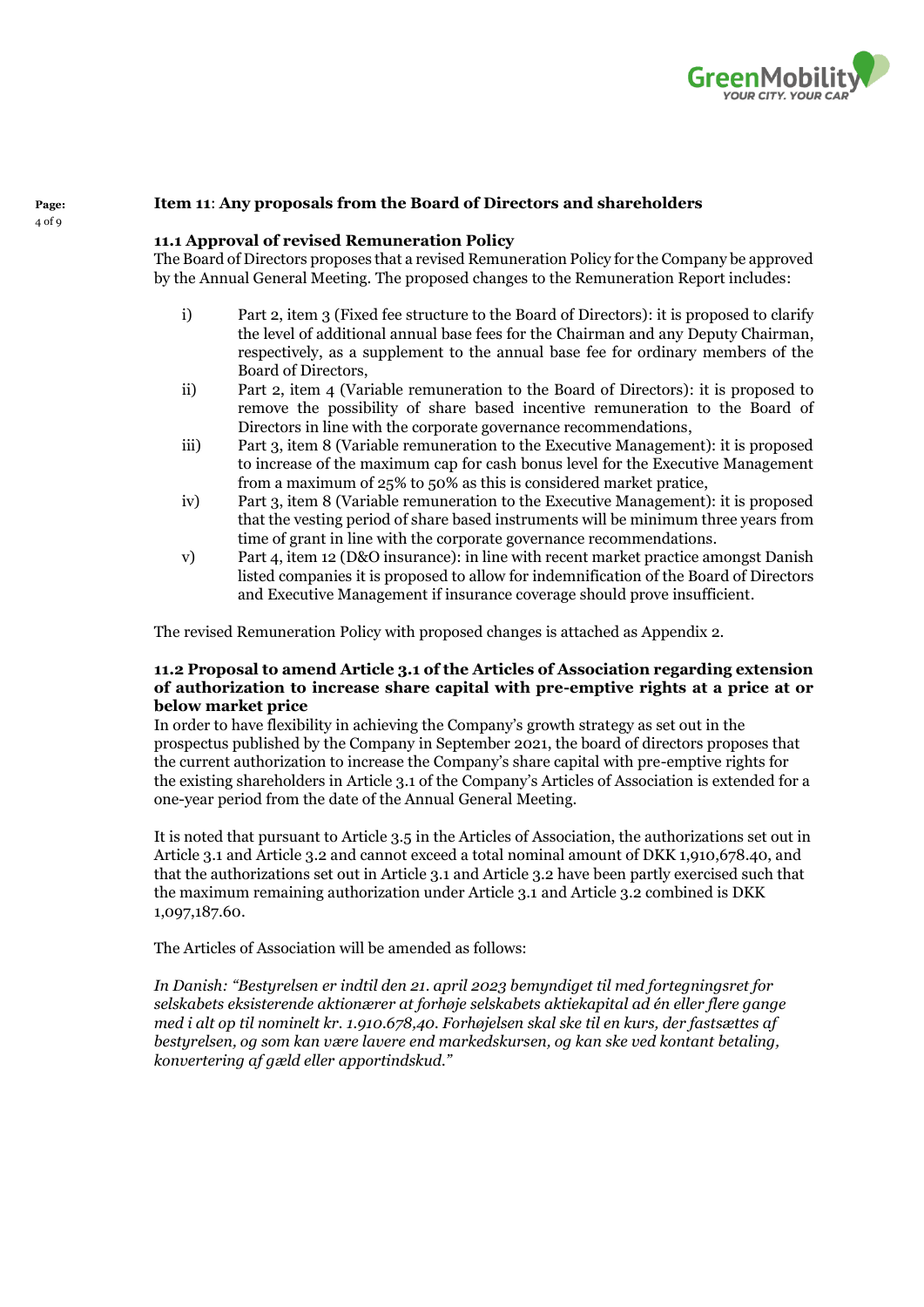

In English: *"The Board of Directors is in the period until 21 April 2023 authorized to increase the share capital of the company by up to a nominal amount of DKK 1,910,678.40, in one or more issues, with pre-emptive rights for the existing shareholders . The capital increase shall take place at a subscription price to be determined by the Board of Directors, which may be below market price and may be effected by cash payment, conversion of debt or by contribution of assets other than cash.*

# **11.3 Proposal to amend Article 3.2 of the Articles of Association regarding extension of authorization to increase share capital without pre-emptive rights at market price**

In order to have flexibility in achieving the Company's growth strategy as set out in the prospectus published by the Company in September 2021, the Board of Directors proposes that the current authorization to the Board of Directors to increase the Company's share capital without pre-emptive rights for the existing shareholders in Article 3.2 of the Company's Articles of Association is extended for a one-year period from the date of the Annual General Meeting.

It is noted that pursuant to Article 3.5 in the Articles of Association, the authorizations set out in Article 3.1 and Article 3.2 cannot exceed a total nominal amount of DKK 1,910,678.40, and that the authorizations set out in Article 3.1 and Article 3.2 have been partly exercised such that the maximum remaining authorization under Article 3.1 and Article 3.2 combined is DKK 1,097,187.60.

The Articles of Association will be amended as follows:

*In Danish: "Bestyrelsen er indtil den 21. april 2023 bemyndiget til uden fortegningsret for selskabets eksisterende aktionærer at forhøje selskabets aktiekapital ad én eller flere gange med i alt op til nominelt kr. 1.910.678,40. Forhøjelsen skal som minimum ske til markedskurs og kan ske ved kontant betaling, konvertering af gæld eller apportindskud."*

In English*: "The Board of Directors is in the period until 21 April 2023 authorized to increase the share capital of the company by up to a nominal amount of DKK 1,910,678.40, in one or more issues, without pre-emptive rights for the existing shareholders . The capital increase shall take place at or above market price and may be effected by cash payment, conversion of debt or by contribution of assets other than cash."* 

# **11.4 Proposal to amend Article 4.1 of the Articles of Association regarding increase of authorization to issue of warrants**

It is noted that pursuant to Articles 4.4, 4.5, 4.6 and 4.8 of the Articles of Association, the authorization in Articles 4.1 to issue up to 197.861 warrants has been partly exercised to issue a total of 147,861 warrants as well as issuance of 20,816 warrants as a result of adjustment for value dilution following the rights issue completed in 2021.

The Board of Directors therefore proposes that the current authorization to the Board of Directors to issue warrants to the Company's Board of Directors, Executive Management and employees is increased from 197,861 warrants to 259,861 warrants, to allow for an authorization to issue 112,000 warrants, and that the Board of Directors authorization to increase the Company's share capital in connection with the exercise of the issued warrants is correspondingly increased from nominally DKK 79,144.40 to DKK 103,944.40 corresponding to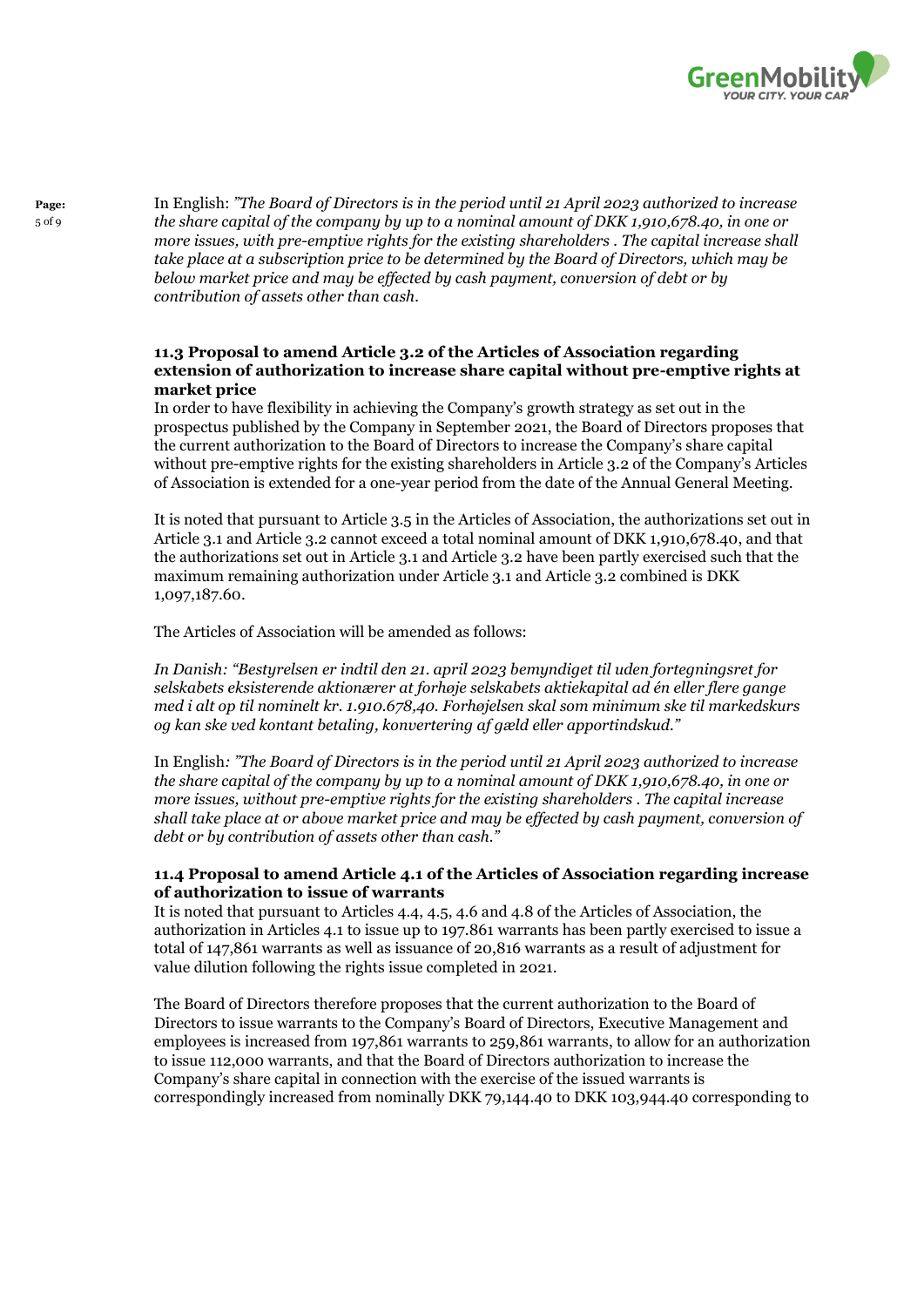

a capital increase of nominally DKK 44,800 for the remaining authorization and that the authorization is extended to 22 April 2026.

The Articles of Association will be amended as follows:

**Page:** 6 of 9

> In Danish: *"Generalforsamlingen har ved beslutning af 30. oktober 2018, som blev suppleret af generalforsamlingens beslutninger af 11. december 2019, 24. april 2020, 22. april 2021 samt 21. april 2022 besluttet at bemyndige bestyrelsen til at udstede op til 259.861 warrants ad en eller flere gange til selskabets bestyrelse, direktion og medarbejdere, der hver giver ret til tegning af en aktie à nominelt kr. 0,40, samt vedtaget at bemyndige bestyrelsen til at beslutte den dertilhørende forhøjelse af selskabets aktiekapital på op til nominelt kr. 103.944,40, eller som eventuelt tilpasset som følge af (eventuelle) ændringer i antallet af warrants på baggrund af ændringer i selskabets kapitalstruktur, i perioden frem til og med den 21. april 2026. Bestyrelsen har delvist udnyttet bemyndigelsen i henhold til denne bestemmelse og udstedt samlet 147.861 warrants, jf. pkt. 4.4, 4.5, 4.6, og 4.8 nedenfor, derudover har bestyrelsen udstedt 20.816 warrants svarende til en forhøjelse af selskabets aktiekapital på op til nominelt kr. 8.326,40, jf. punkt 4.5.1, 4.6.1 og 4.8.1, på baggrund af ændringer i selskabets kapitalstruktur og den heraf påkrævede justering i henhold til vilkårene i Bilag 1 og Bilag 2. Der udestår en bemyndigelse til bestyrelsen til at udstede 112.000 warrants svarende til en forhøjelse af selskabets aktiekapital på op til nominelt kr. 44.800. Bestyrelsen er bemyndiget til at genanvende og genudstede warrants tildelt efter 24. april 2021."*

In English: *"The general meeting resolved on 30 October 2018, amended by resolutions of 11 December 2019, 24 April 2020, 21 April 2021 and 21 April 2022, to authorize the Board of Directors to issue up to 259,861 warrants, on one or more issues to the Company's Board of Directors, Executive Management and employees, each granting the right to subscribe for one share of nominally DKK 0.40 and resolved on the related increase of the Company's share capital of up to nominally DKK 103,944.4, or if applicable adjusted in accordance with (any) changes in the number of warrants as a result of changes in the company's capital structure, in the period until 21. April 2026. The Board of Directors has partially exercised the authorizarion according to this article and issued a total of 147,861 warrants, cf. article 4.4, 4.5, 4.6 and 4.8 below, further the Board of Directors has issued 20,816 warrants equaling a capital in increase of nominally DKK 8,326.40, cf. article 4.5.1, 4.6.1 and 4.81 as a result of adjustments in the company's capital structure and the related mandatory adjustment of the terms in Appendix 1 and Appendix 2. An authorization to issue 122,000 warrants corresponding to a capital increase of nominally DKK 44,800 remain. The board of directors is authorised to re-use and re-issue warrants granted after 24 April 2021."*

**Item [12:](#page-0-11) Any other business**

-oOo-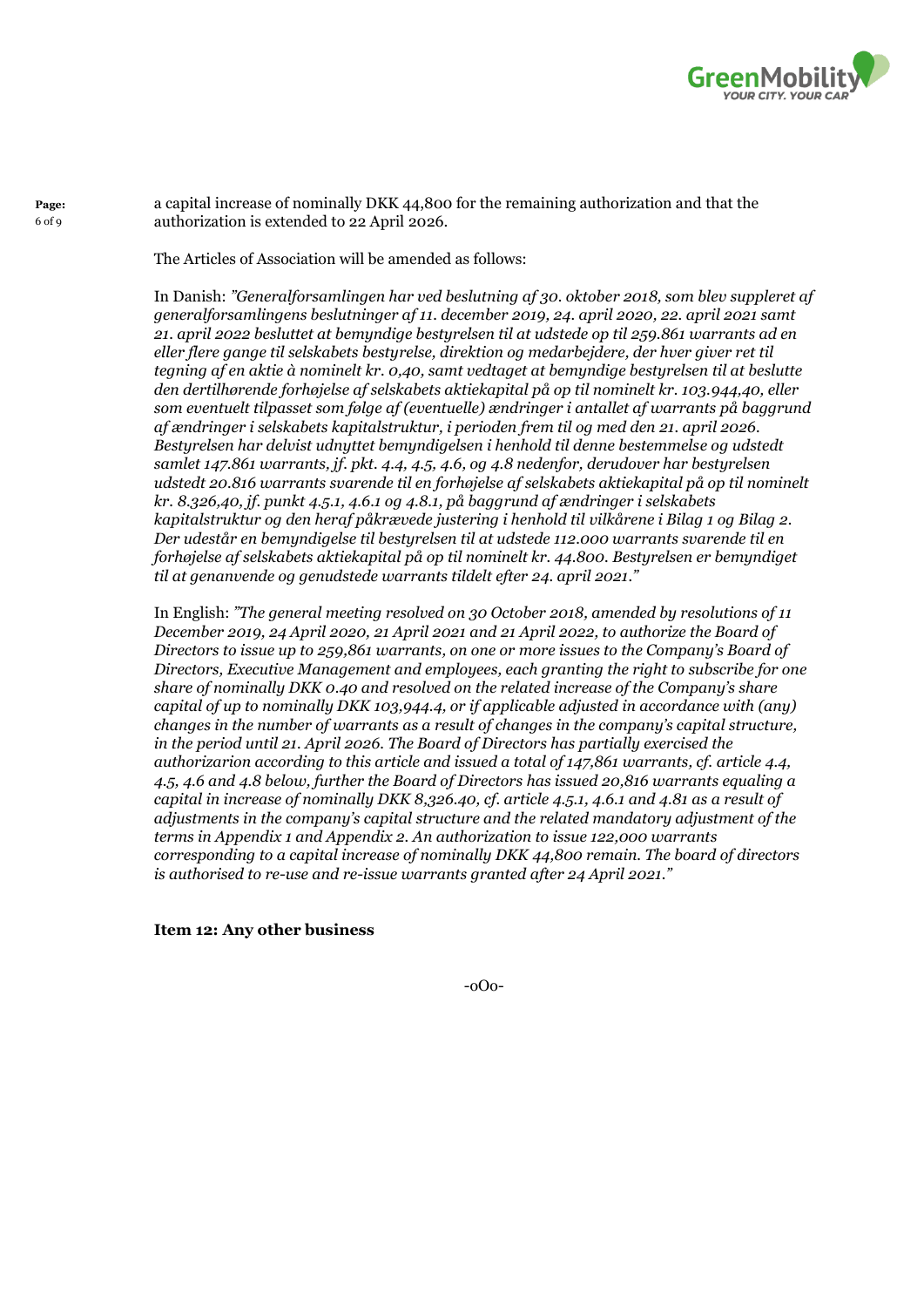

#### **Page: Majority requirements**

7 of 9

The proposals under item 11.2, 11.3 and 11.4 on the agenda shall be passed by at least two-thirds of the votes cast as well as at least two-thirds of the share capital represented at the Annual General Meeting.

All other proposed resolutions on the agenda shall be passed by a simple majority of votes cast. The Remuneration Report under item 6 is subject to an advisory vote only.

# **Share capital and shareholders' participation and voting rights**

The Company's nominal share capital is DKK 1,768,830.00, divided into shares of DKK 0.40 each or multiples thereof. Each share of the nominal value of DKK 0.40 carries one vote. The right of a shareholder to attend and vote at a general meeting is determined by the shares held by the shareholder at the record date.

The record date is Thursday, 14 April 2021.

The number of shares held by each shareholder is based on the information recorded in the Company's register of shareholders on the record date and any notification received by the Company for registration prior to or on the record date for entry into the register of shareholders, but not yet registered.

# **How to obtain an admission card**

Shareholders, who are entitled to attend the Annual General Meeting and wish to attend the Annual General Meeting must order an admission card no later than on Friday, 15 April 2021 at 23:59 (CEST).

Admission card can be ordered is ordered as follows:

- electronically via the Company's Investor Portal which can be accessed from the Company's website, https://www.greenmobility.com/investors/;
- electronically via VP Securities A/S' (Euronext Securities A/S') website, https://www.vp.dk/Investor-Services/AGM-List-Page
- by completing and forwarding the registration form by e-mail to VP Securities A/S (Euronext Securities Copenahagen) either by e-mail to vp\_vpinvestor@euronext.com or by regular mail to VP Securities A/S (Euronext Securtites Copenhagen), Nicolai Eigtveds Gade 8, DK-1402 Copenhagen

A shareholder or a proxy holder may participate in the Annual General Meeting together with an adviser, provided that notification of the adviser's participation has been provided.

A confirmation of registration will be sent by email to the email address provided by the shareholder upon registration of participation. Confirmation of the registration must be presented at the Annual General Meeting.

# **How to submit a proxy**

Shareholders that have ordered an admission card may attend the Annual General Meeting in person or by proxy. The proxy form (which is the same form used for voting by correspondence) is available on the Company's website, https://www.greenmobility.com/investors/governance/annual-general-meeting/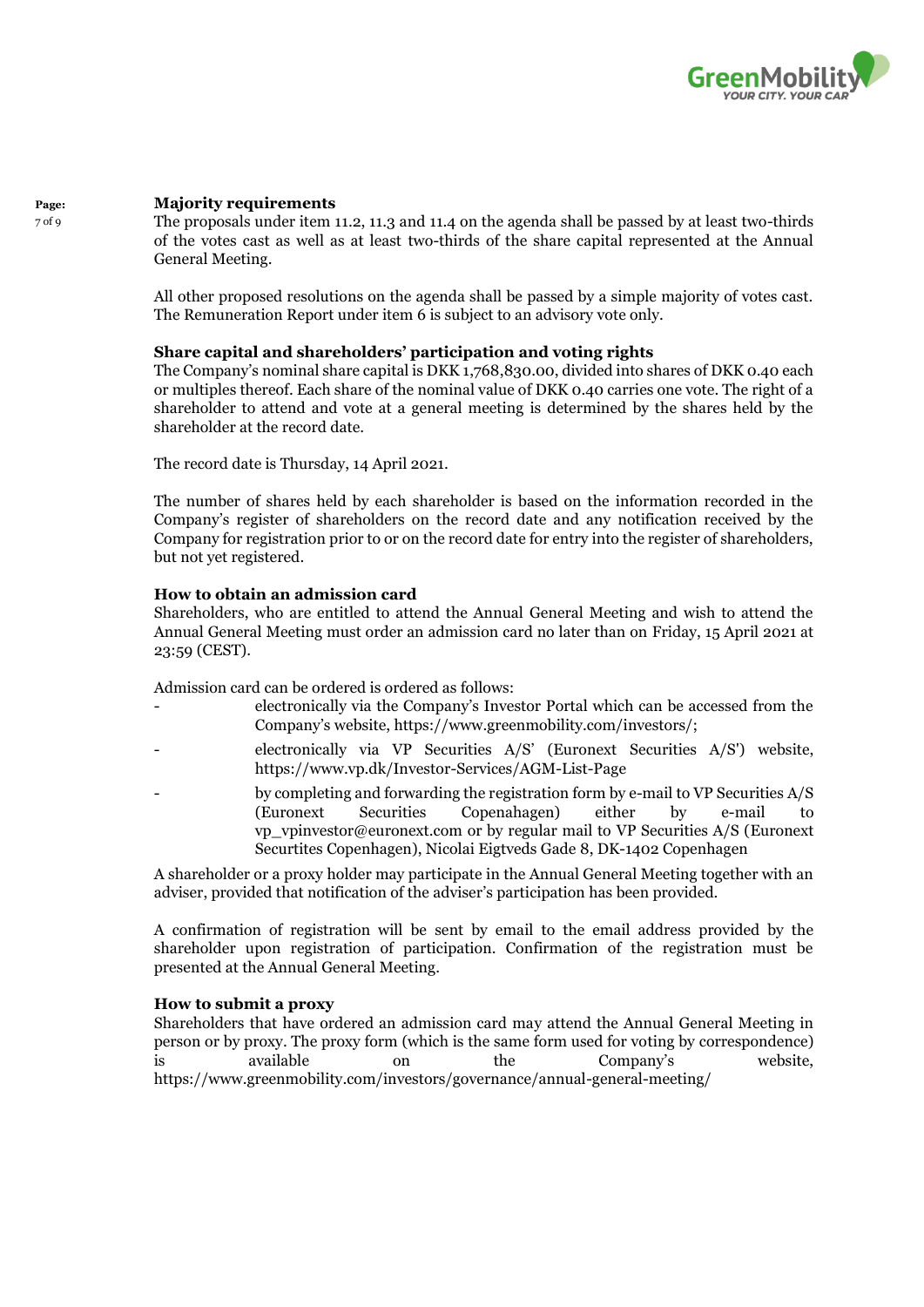

<sup>8</sup> of <sup>9</sup> Proxies may be submitted as follows:

- electronically via the Company's Investor Portal which can be accessed from the Company's website, https://www.greenmobility.com/investors/;
- by completing and forwarding the proxy form to VP Securities A/S (Euronext Securities Copenhagen) either by e-mail to vp\_vpinvestor@euronext.com or by regular mail to VP Securities A/S (Euronext Securities Copenhagen), Nicolai Eigtveds Gade 8, DK-1402 Copenhagen

Proxy forms must be received by VP Securities A/S (Euronext Securities Copenhagen) no later than on Friday, 15 April 2022 at 23:59 (CEST).

A shareholder may either attend and vote or vote in advance by either a) proxy or b) correspondence. A shareholder may vote in advance by either proxy or correspondence and still attend the general meeting, subject to timely registration of participation. The right to attend, vote and/or vote by proxy must be evidenced by proper identification. To the extent proper identification of the shareholder or proxy holder is not presented, attendance and/or voting right may be denied.

# **How to vote by correspondence**

Shareholders who are entitled to participate in the Annual General Meeting are also entitled to vote by correspondence. Votes by correspondence must be received by the Company no later than on Wednesday, 20 April 2021. The voting form (which is the same form used for granting a proxy) is available on the Company's website,

<https://www.greenmobility.com/investors/governance/annual-general-meeting/>

Voting by correspondence may be submitted as follows:

- electronically via the Company's Investor Portal which can be accessed from the Company's website, https://www.greenmobility.com/investors/;
- by completing and forwarding the voting form to VP Securities A/S (Euronext Securities Copenhagen) either by e-mail to vp\_vpinvestor@euronext.com or by regular mail to VP Securtites A/S (Euronext Securities Copenhagen), Nicolai Eigtveds Gade 8, DK-1402 Copenhagen.

**Page:**